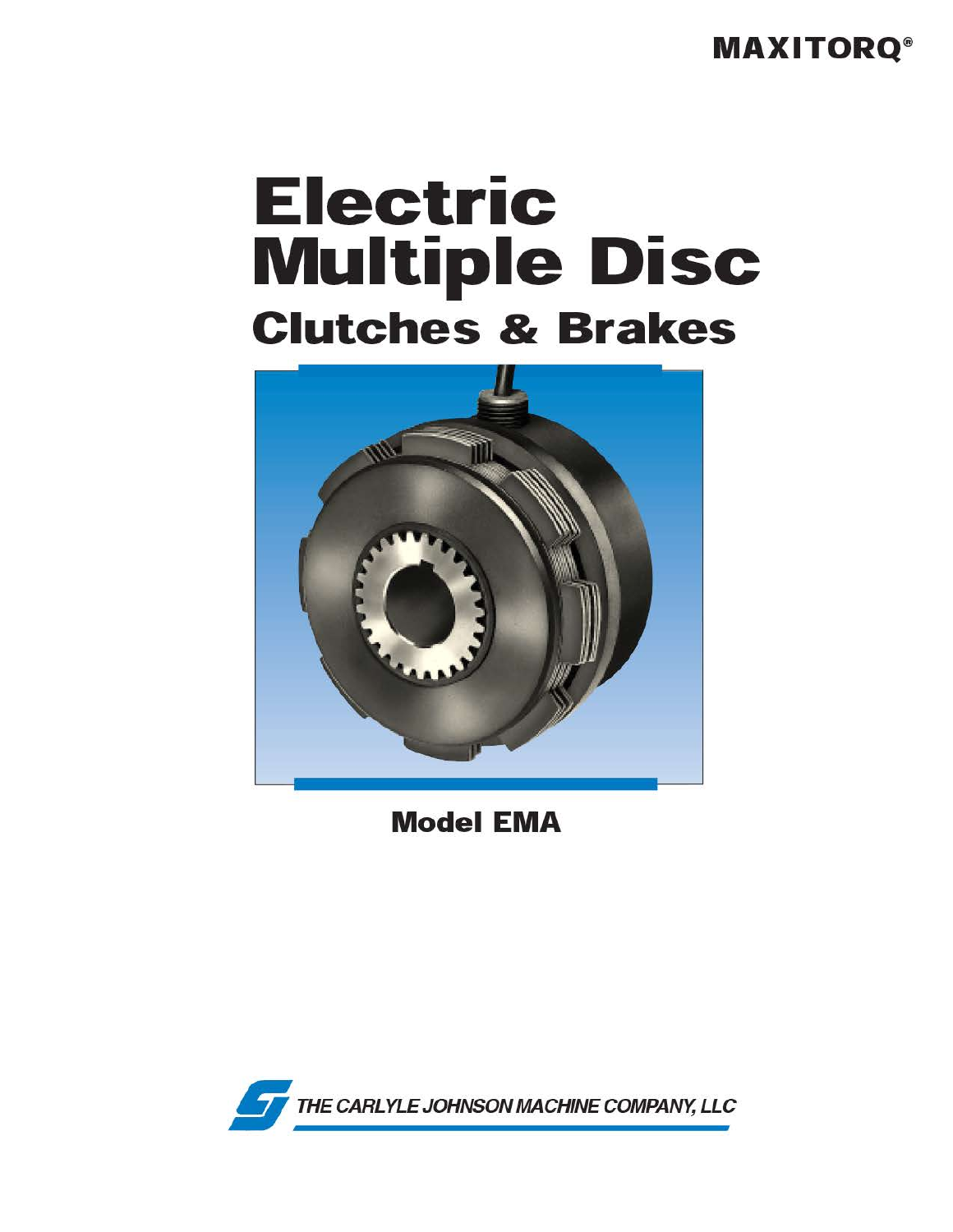## **THE MAXITORQ ADVANTAGES**

- **Highest torque in the smallest space.**
- **Exclusive Maxitorq Floating Disc Pacs for lowest drag, consistent release.**
- **Through-the-disc magnetic flux path.**
- **Self adjusting for wear.**
- **Positive engagement/disengagement at any speed.**
- **Stationary field eliminates brushes, rings.**
- **All clutches operate in oil or dry applications.**
- **Computer designed magnetic flux circuits.**

#### **SUPERIOR PERFORMANCE, PROVEN RELIABILITY**

Carlyle Johnson MAXITORQ Multiple Disc Electric Clutches deliver 3 to 6 times the torque of single disc electric clutches of the same package size. Where high torque is required and available space is limited, Carlyle Johnson clutches provide superior performance and reliability. They are incorporated into a wide variety of products servicing the medical, machine tool, aircraft/aerospace and food packaging machinery.

Carlyle Johnson electric clutches provide high reliability for critical military applications, as in the U.S. Army's new fighting vehicles, winch mechanisms aboard rescue helicopters, cooling pump drives, bomb hoists, and deicing equipment.

There are sound reasons why Carlyle Johnson is the leading designer and manufacturer of electric multiple disc clutches used worldwide. The heart of those clutches is Carlyle Johnson's proprietary floating-discpack which has been used for many years in MAXITORQ clutches. This time-tested design, plus new developments in materials, and our highly efficient magnetic flux circuits, are the basis for Carlyle Johnson's leadership.

### **SIMPLE, SELF-ADJUSTING EASILY INSTALLED**

Construction of the MAXITORQ Multiple Disc Electric clutch is simple and rugged. It is fully self-adjusting in operation up to the point of replacement of friction discs after long service. As with all MAXITORQ clutches, this is easily done without special tools. The coil housing, supported on dual ball bearings, is stationary and is held from rotating by electrical conduit or fixed member engaging the threaded fitting. There are no slip rings or brushes. Since the clutch is a complete, compact, self-contained unit, it is ideally suited to "built-in" installations.



Through-the-Disc Magnetic Flux Path provides maximum torque, automatic wear compensation, and consistent torque throughout life of clutch.

### **SPECIAL HIGH-PERFORMANCE DESIGNS**

At Carlyle Johnson specials are our standard. A significant portion of Carlyle Johnson's production is devoted to the design and manufacture of special clutches, brakes and integrated systems which meet specific user requirements. For instance, high performance clutches producing higher torques are developed by varying the disc pack design, by using special coils and by modifying the magnetic circuits. Various electric controls are available from Carlyle Johnson which provide faster actuation and release and controlled acceleration and deceleration.

At the heart of our product is our engineering expertise, and this expertise is available to assist in your motion control problems. Carlyle Johnson engineers are ready and available to provide assistance with recommendations well beyond the clutch itself. Do not hesitate to ask for this service at any time.

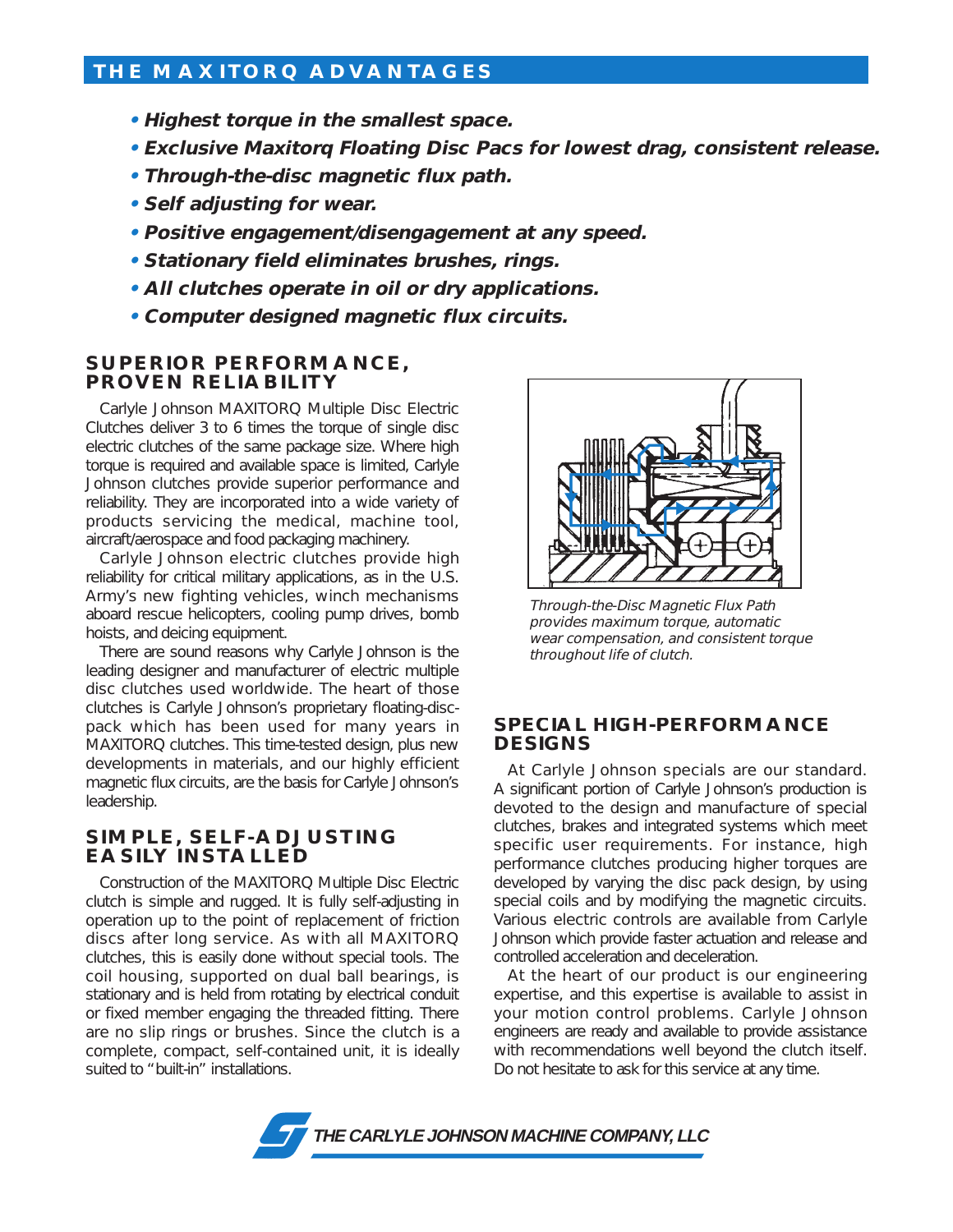**Typical Applications**



## **HOW THE ELECTRIC CLUTCH WORKS**

The principle of operation is quite simple. The clutch is engaged when the DC coil is energized; the entire assembly of armature plate, inner and outer discs is pulled together and held by magnetic flux passing through it. When the coil is de-energized, the MAXITORQ disc separators instantly separate the discs by breaking the residual magnetism. The result is a positive engagement and a positive disengagement. The high efficiency and dependability of the magnetic system are the result of a patented design of armature, friction discs and buttress plate assembly which assure superior performance.

## **Model EMA Electric Clutch Replacement Parts**



NOTE: MAXITORQ Clutches and brakes as furnished can run dry or in oil. We specifically recommend Series A oils. If high gear loading or worm and wheels are adjacent to the clutch and indicate extreme pressure additives that would reduce clutch torque, please contact the factory for recommendations.